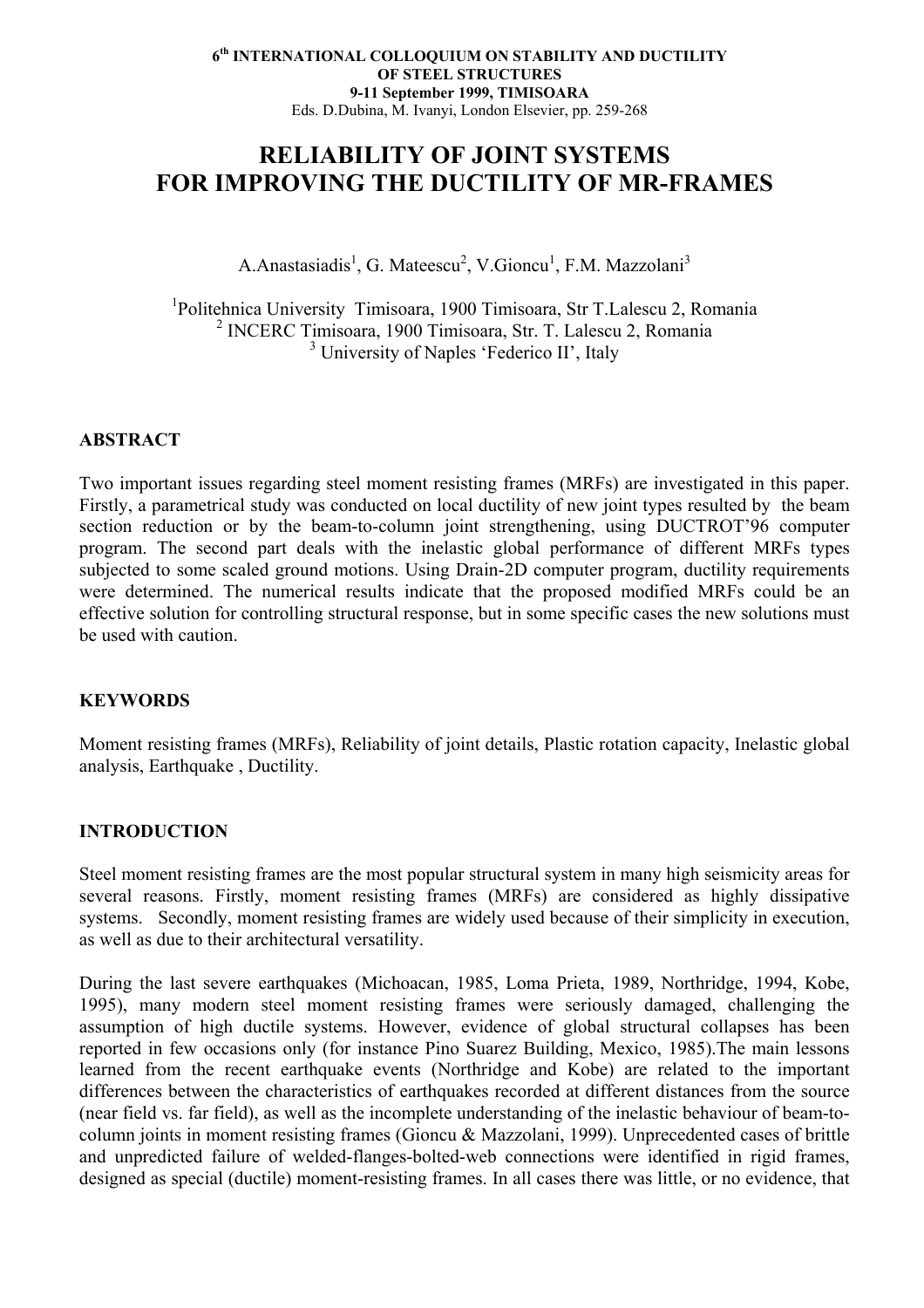plastic hinges had developed in the beams prior to weld fractures. As a consequence, a variety of ideas for improving the joint inelastic behaviour by reducing the beam section or by strengthening the joint, were proposed (Plumier, 1996, Chen et al, 1997, SAC, 1995). In the case of frames, recent investigations confirmed that the beam-to-column joints have fundamental importance in seismic response, because dissipative zones have to be located at the beam ends, and that their rotational ductility supply is strictly dependent to the detailing of connections (Mazzolani, 1998). In this way, inelastic behaviour, dynamic characteristics, natural period and influence of superior modes, must be evaluated related to different site ground motions, for ensuring the reliability of the chosen joint details.

The subject of the present paper is focused on two main aspects: the local performance of the joint details, resulted by weakening the beam section or strengthening the joint, and the effectiveness of the overall seismic behavior of a modified moment-resisting frame, as compared with the special and ordinary frames, for different characteristic earthquakes. Using the structural analysis package Drain-2D, global ductility requirements were evaluated, while for determining the available local ductility, the DUCTROT'96 computer program was used.

#### **LOCAL PERFORMANCE OF THE MODIFIED MOMENT RESISTING JOINTS**

For determining the local available plastic rotation,  $\theta_{\text{p}}$  a proper methodology based on the local plastic mechanism and the 'standard beam concept' was used (Gioncu & Petcu, 1997). A computer program DUCTROT'96 has been elaborated at INCERC Timisoara (Gioncu & Petcu,1996) for evaluation of the ductility of local plastic mechanism (Fig.1). Based on the high number of theoretical and experimental data, the available plastic rotation is proposed to be determined by the following relation which corrects the values obtained by DUCTROT'96, taking into account some factors affecting local ductility (Anastasiadis, 1999):

$$
\Theta_{P,av} = c_r \frac{r_w r_s}{\gamma_M} \Theta_{P,u}
$$
 (1)

where:

 $\theta_{p,av}$  - available plastic rotation capacity;

 $\dot{\theta}_{p\cdot u}$  - ultimate plastic rotation capacity determined using DUCTROT'96;

 cr - coefficient taking into account the influence of junction between flange-web in case of hot rolled section  $(1.63...1.76$  for IPE profiles and for HE profiles);

 $r_w$  - coefficient taking into account the influence of incomplete mechanism, ( $r_w \approx 0.75...0.50$ );

 $r<sub>s</sub>$  - coefficient taking into account the cyclic seismic action as a function of flange slenderness.

#### *Local ductility of reduced-beam section (Dog-bone solution)*

During severe earthquakes, great moment capacity demands are developed at the face of column, producing high stress concentrations in this region. When a cross section of the beam near to the beam-to-column interface is reduced at a selected location, having a smaller moment capacity than required, the first plastic hinge would form at that location, away from the column face, protecting the joint wedings. A reduced beam section illustrating the main geometrical parameters, as well as the concept of sizing such sections is presented in Figure 2a. The influence of geometrical characteristics on the beam ductility is plotted in Figure 3.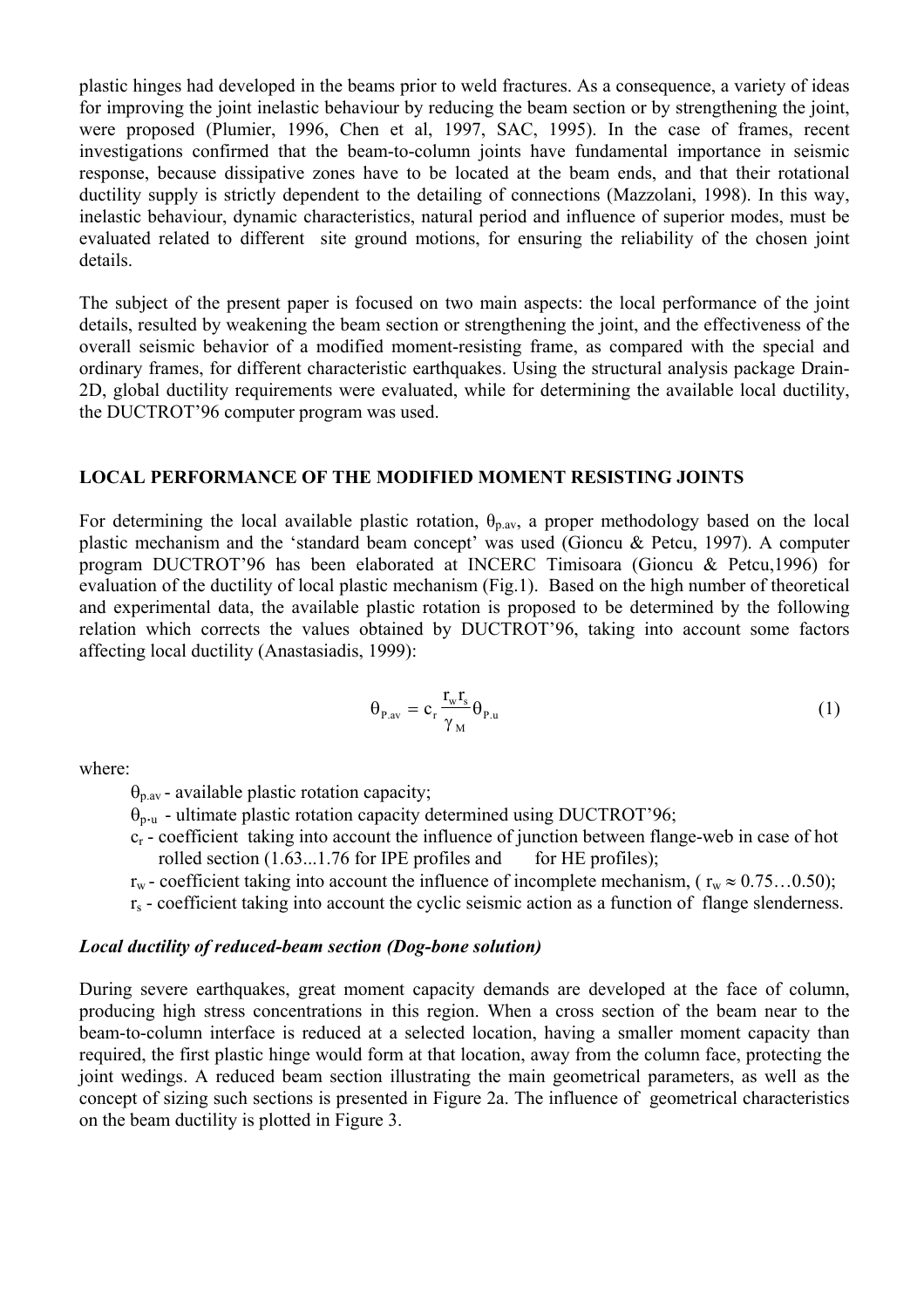

Figure 1: Determination of available plastic rotation capacity





b)

 $2<sub>b</sub>$ 

हिला



 $a)$ 

Figure 2: Analysed moment joints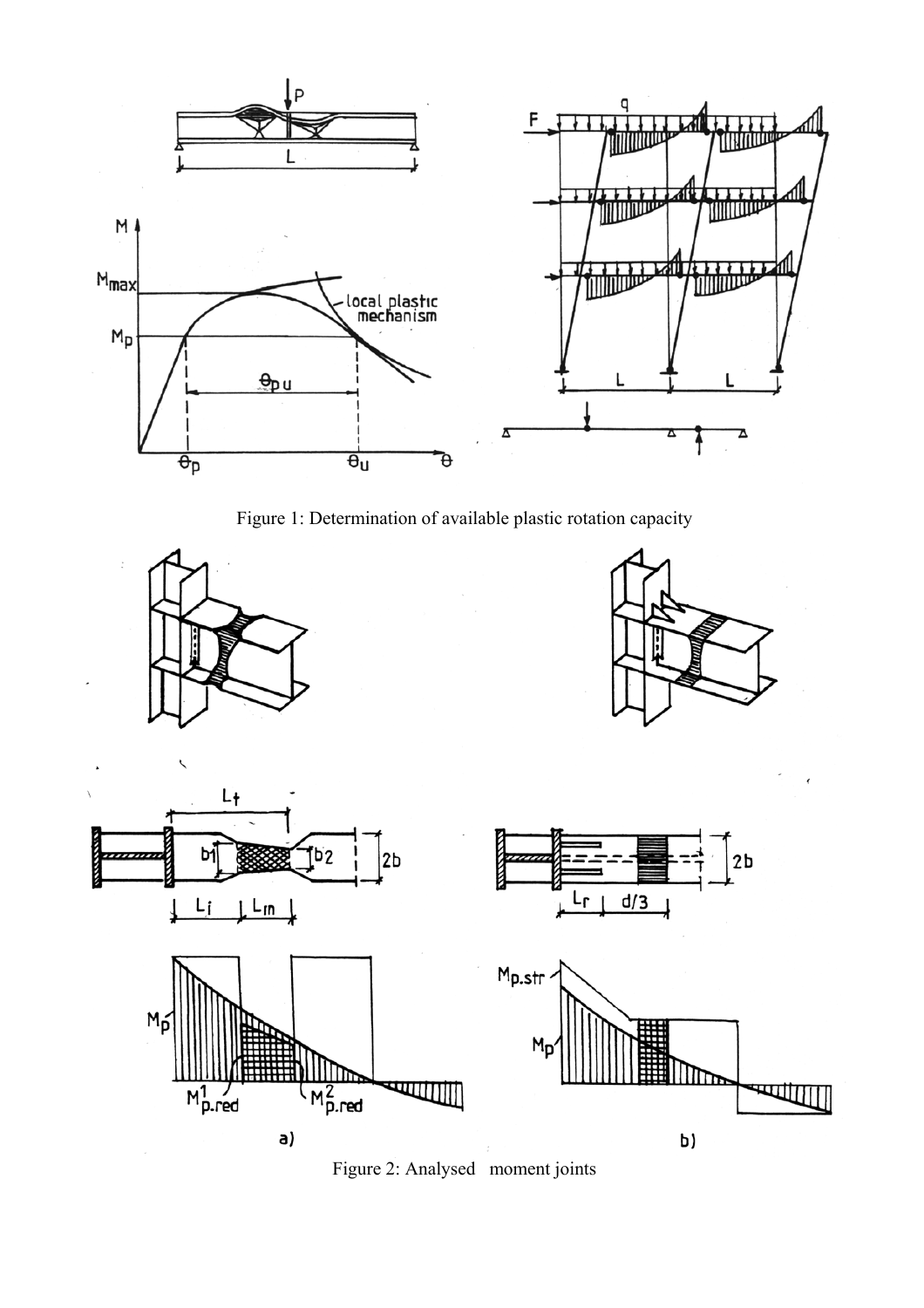

Figure 3: Influence of geometrical parameters

High plastic rotation capacities can be achieved in the case of 'dog-bone' solution. When beam flange reduction is about 40%, an increasing with 37% of rotation capacity can be obtained , as compared with the normal unreduced beam section. It is very important to consider in analysis the influence of gravitational loads, otherwise the above mentioned effect of weakening could be questionable (Fig.4). A more comprehensive parametrical study about the factors influencing the local ductility of dog-bone solution is given by Anastasiadis & Gioncu (1998).



Figure 4: Influence of gravitational loads

#### *Ductility of reinforced beam section*

A second solution for improving ductility of moment-resisting joints is the application of different joint strengthening schemes, using ribs, haunches, cover plates, side plates, etc. (SAC, 1995). The dimensions of strengthened beam with ribs are presented in Figure 2b. The influence of ribs length and the plastic hinges position on the plastic available rotation capacity is plotted in Figure 5. One can see an increasing of this capacity of about 8%, comparing with the unreinforced beam section. Experimental evidence shows that for these type of strengthening the plastic hinge occurs at the distance  $d / 3$  from the edge of the reinforced connection. From Figure 5 it can be observed that relocating the plastic hinge away from the ribs end, an additional rotation capacity can be achieved, of about 4%, as compared with the situation when plastic hinge is formed exactly at the edge of the rib. One can see that the reinforced beam section is less effective than the dog-bone solution.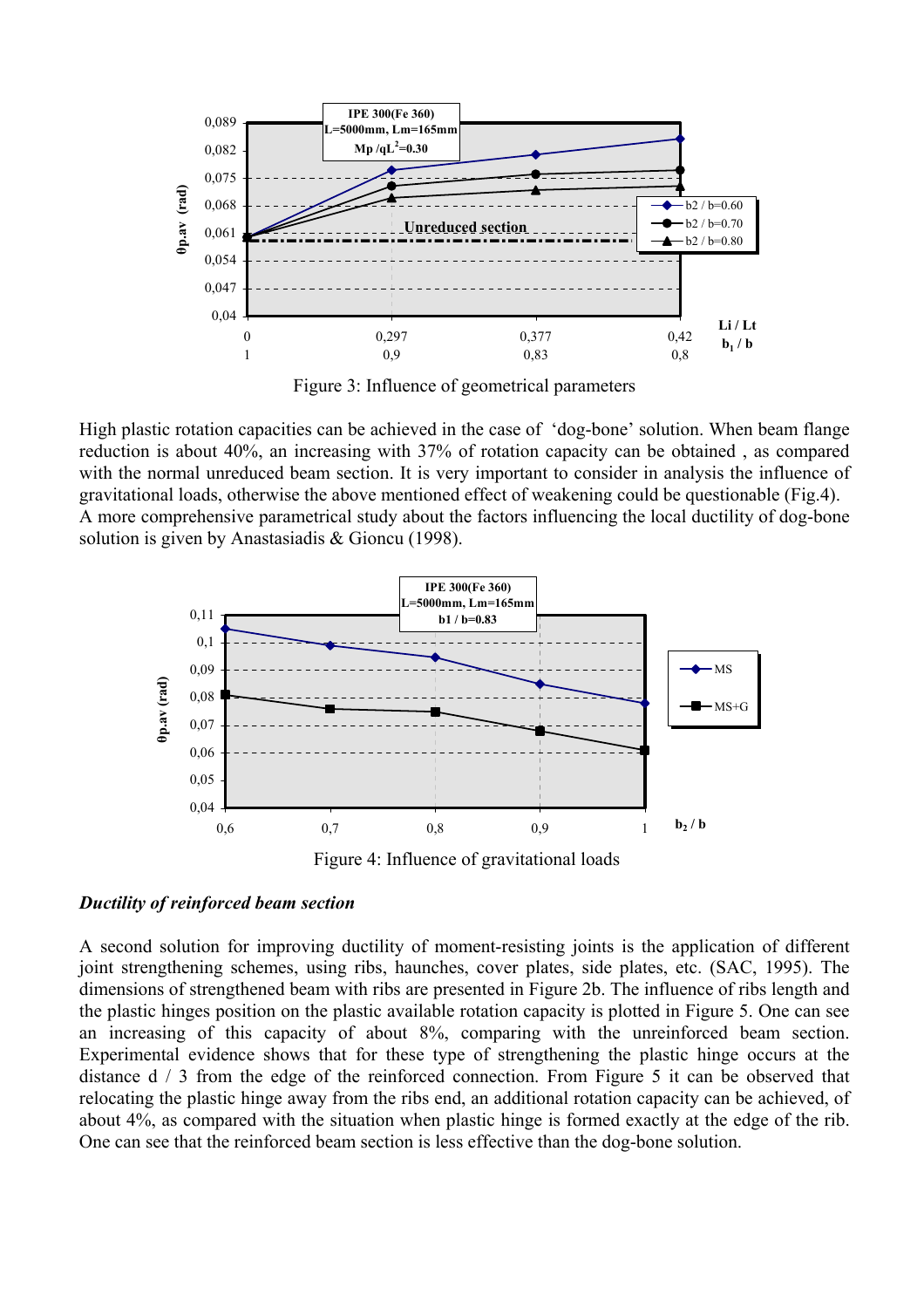

Figure 5: Influence of rib length

## **GLOBAL PERFORMANCE OF DIFFERENT MRFs TYPES**

#### *Considerations of the parametrical study*

The parametrical study is developed for 3 stories - 2 bay frames, as a function of the inelastic behaviour demands due to the different conformation of the frames. Special moment-resisting frames, SMRF, ordinary moment-resisting frames, OMRF, as well as modified moment-resisting frames, the dog-bone frame, DBF, and reinforced frames, RF, were investigated. The geometry of frames and the gravitational loads are presented in Figure 6a. SMRF is sized to form a global mechanism, having HE-280B columns and IPE 300 beams, while OMRF is dimensioned to develop a storey mechanism, having HE-240B columns and IPE 300 beams (Fig.6b). The DBF and RF are based on the OMRFs general dimensions, intending to transform them in special moment-resisting frames (Fig.6c,d), using dog-bone or reinforced solutions.

All the frames were subjected to main Romanian earthquakes, Vrancea (1977) and Banat (1991) and also to Kobe earthquake (1995). Each of these ground motions introduce different aspects concerning the structural response. The Vrancea earthquake is a typical far-field earthquake, while Kobe and Banat earthquakes are specific near-field ones, with velocity impulse characteristics. The difference between them is that the Kobe earthquake has more velocity pulses, while the Banat earthquake has a single velocity pulse only. The effectiveness and the reliability of the above solutions were studied, normalizing the proposed accelerograms at 0.35g, 0.25g, 0.15g, considered as high, moderate and low seismic accelerations (Mazzolani & Piluso, 1996) (Table 1).

The numerical modeling of the modified frames, DBF, RF, was made by using the beam-to-column element from the Drain-2D computer program, introducing rigid or weakened short elements and fictive bearings as showed in Figure 6e,f.

## *Analysis of the results*

Studying the results of the parametrical analysis, the following main findings should be emphasized: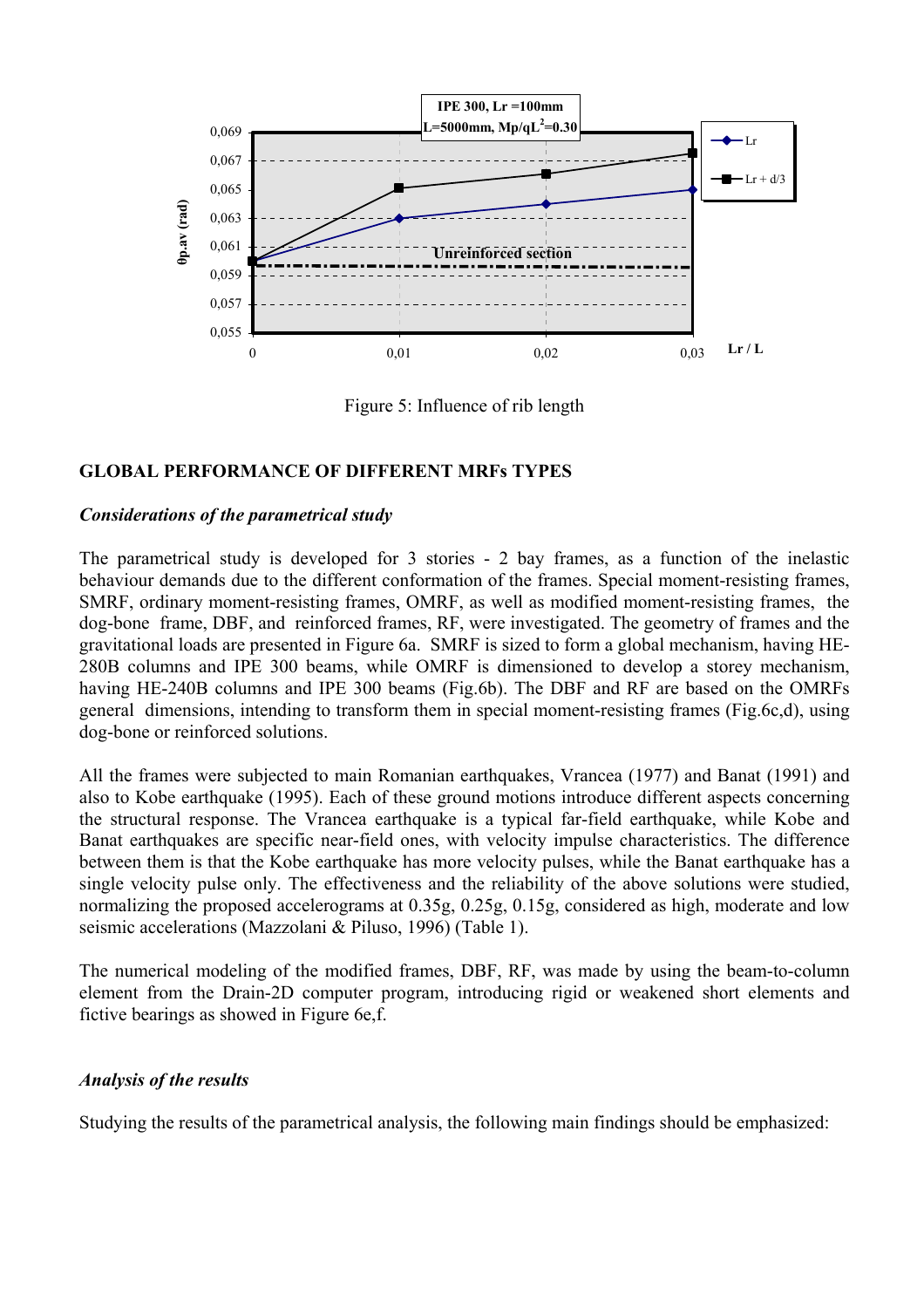TABLE 1 NORMALIZED GROUND ACCELERATIONS

| Ground<br>motion                 | P.G.A<br>$a_0(g)$ | <b>Scaling</b><br>factor,<br>λ | <b>Normalized</b><br>acceleration<br>(g) | <b>Scaling</b><br>factor<br>λ | <b>Normalized</b><br>acceleration | <b>Scaling</b><br>factor,<br>$\lambda$ | <b>Normalized</b><br>acceleration |
|----------------------------------|-------------------|--------------------------------|------------------------------------------|-------------------------------|-----------------------------------|----------------------------------------|-----------------------------------|
| Vrancea<br><b>INCERC</b><br>1977 | 0.199             | 1.60                           |                                          | 1.14                          |                                   | 0.682                                  |                                   |
| <b>Banat</b><br>Long<br>1991     | 0.03              | 11.6                           | 0.35                                     | 8.33                          | 0.25                              | 5.0                                    | 0.15                              |
| Kobe<br>1994                     | 0.296             | 1.18                           |                                          | 0.85                          |                                   | 0.506                                  |                                   |



Figure 6: Geometry and modeling of examined types of frames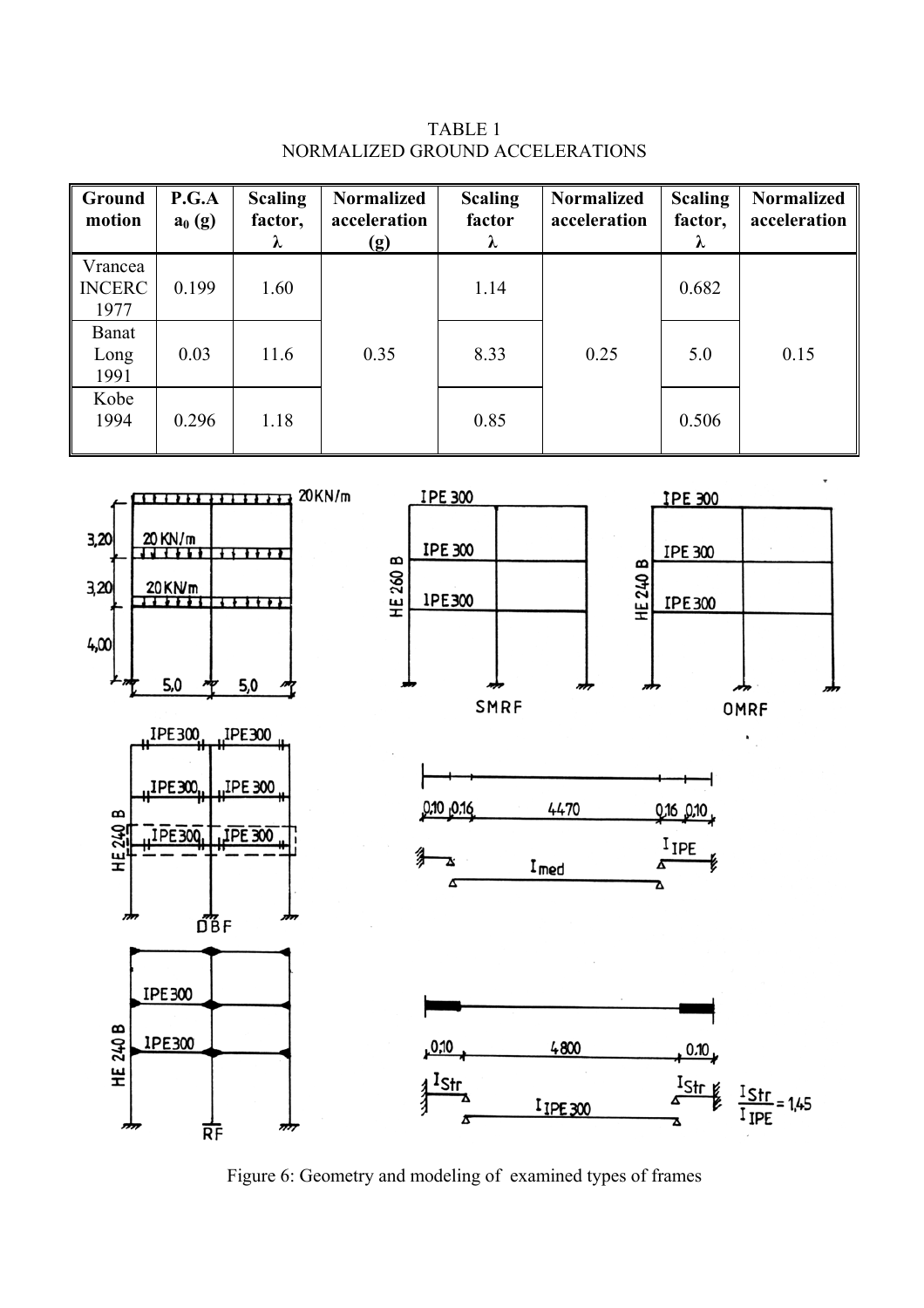- For low seismic ground motions, 0.15g, the inelastic behaviour requirements were not so significant, all the frame types sustain the ductility demands, while for Banat earthquake the structures does not enter in plastic domain.
- In case of far-field ground motion (Vrancea), Fig.7,8, medium ductility requirements for both strong and moderate seismic actions were marked. Modified moment-resisting frames, DBF, RF, as well as SMRF undergo these inelastic requirements, forming plastic hinges only at the beam ends, while OMRF develops plastic hinges both at beams and columns, having a prone inelastic behaviour for life safety.
- In case of near-field ground motion (Kobe), Fig. 8,9, high ductility requirements were marked. One can see that OMRF and SMRF do not satisfy the ductility requirements for high and moderate earthquakes, the first one forming a storey mechanism as expected. In exchange the modified moment-resisting frames, DBF, RF, concentrating the plastic hinge away from the column face, have sufficient available plastic rotation capacities, forming a global mechanism.
- In case of local Banat earthquake (Fig. 8.10), some new specific characteristics were observed. For high and moderate accelerations, 0.35g, 0.25g, respectively, the ductility demand was minor, because other earthquake parameters than peak ground acceleration, have influence on the structure behaviour. Completely different inelastic behaviour was find as compared with the Kobe earthquake due to the presence of a single velocity pulse. While SMRF has a good global performance, modified moment-resisting frames can be ineffective for this earthquake type (Fig. 9,10).



Figure 7: Ductility demands for the normalized Vrancea earthquake

From the local point of view, the moment time history demands of the beam-to-column interface, at the first storey of SMRFs, DBFs and RFs, are shown in Figure 11. One can see the small requirements of moment at the case of DBF, RF, avoiding stress concentration at the weldments. From the global point of view, taking into account the shear index,  $V_m / V_p$  (ratio between shear force obtained for 0.35g peak acceleration to storey shear at the first plastic yield), it is clearly showed the superior overall seismic performance of the modified frames. RFs have a little bit better global performance as compared with the DBF, due to smaller inelastic deformations, causing smaller rotation demands. In some specific cases (see Banat earthquake) the use of such joint details could be unreliable.

It is concluded from the parametrical study that, in many cases, the modified moment-resisting frames using dog-bone or reinforced solutions represent attractive solutions to satisfy ductility demand, as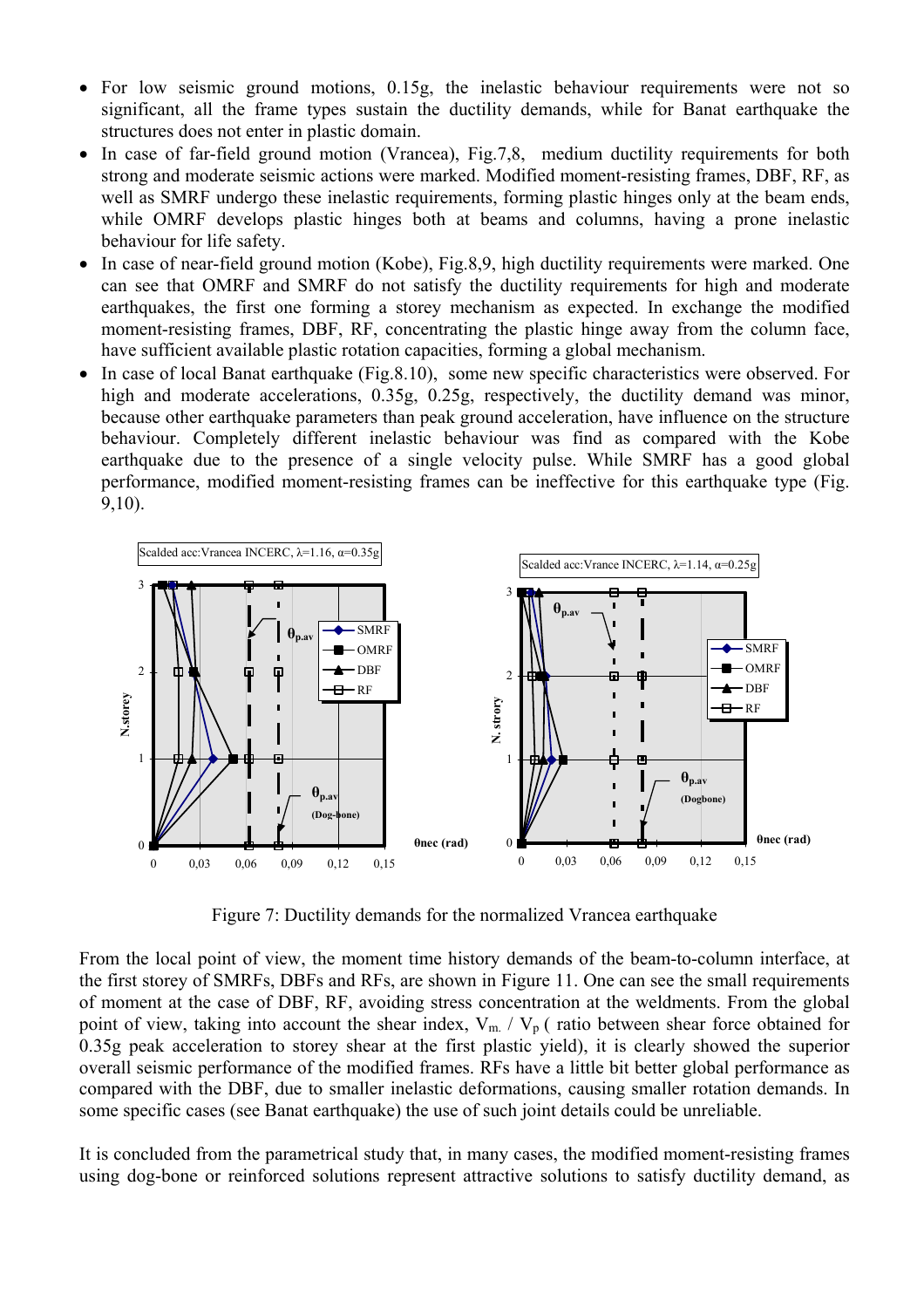well as to mitigate the brittle failures observed in recent earthquakes. In the same time, the case of Banat earthquake shows that these solutions are not universally valuable, depending to the seismicity site characteristics.



Figure 8: Plastic collapse mechanisms



Figure 9: Ductility demands for the normalized Kobe eartquake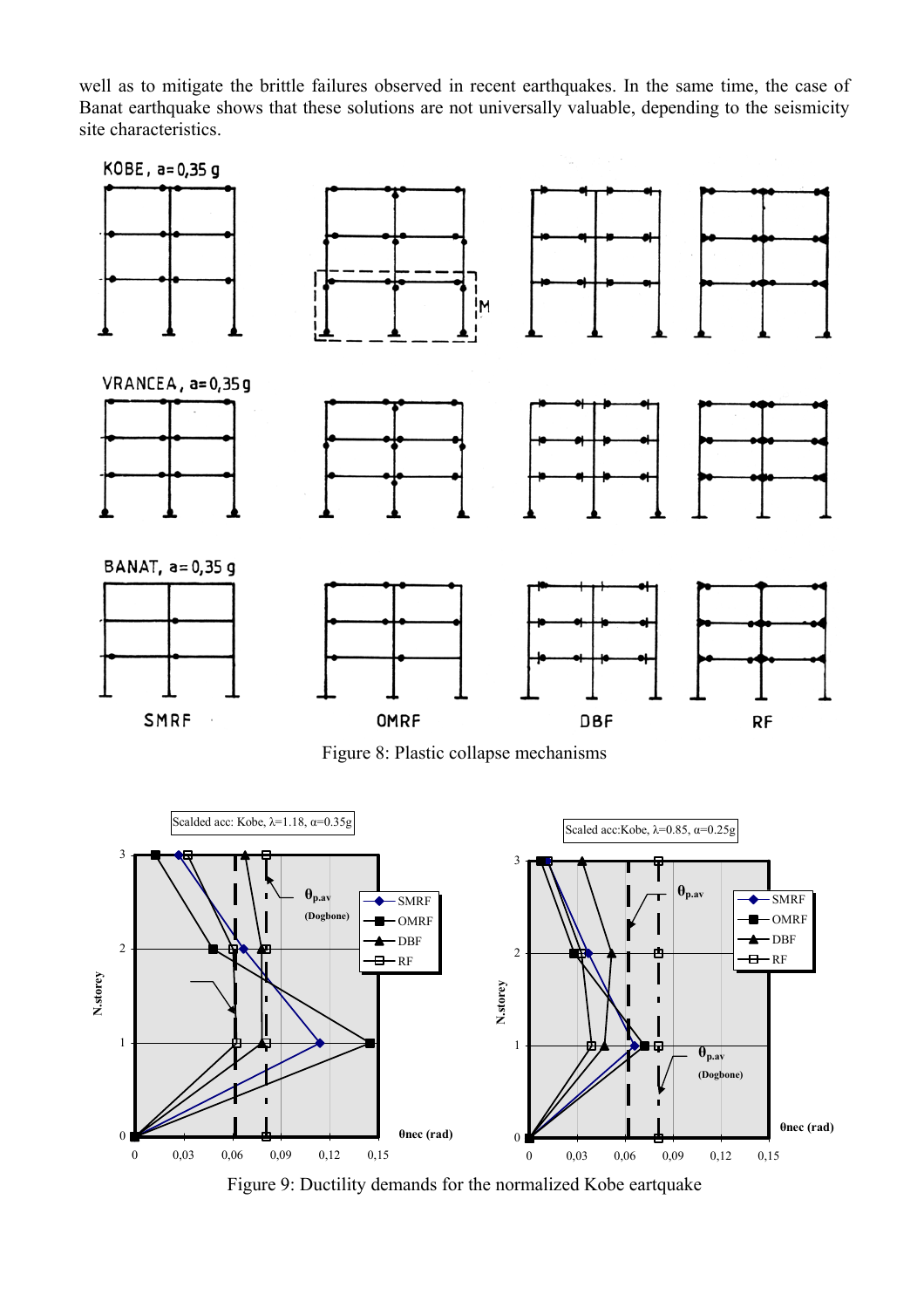

Figure 10: Ductility demands for normalized Banat earthquake







Figure 12: Shear base index of effectiveness